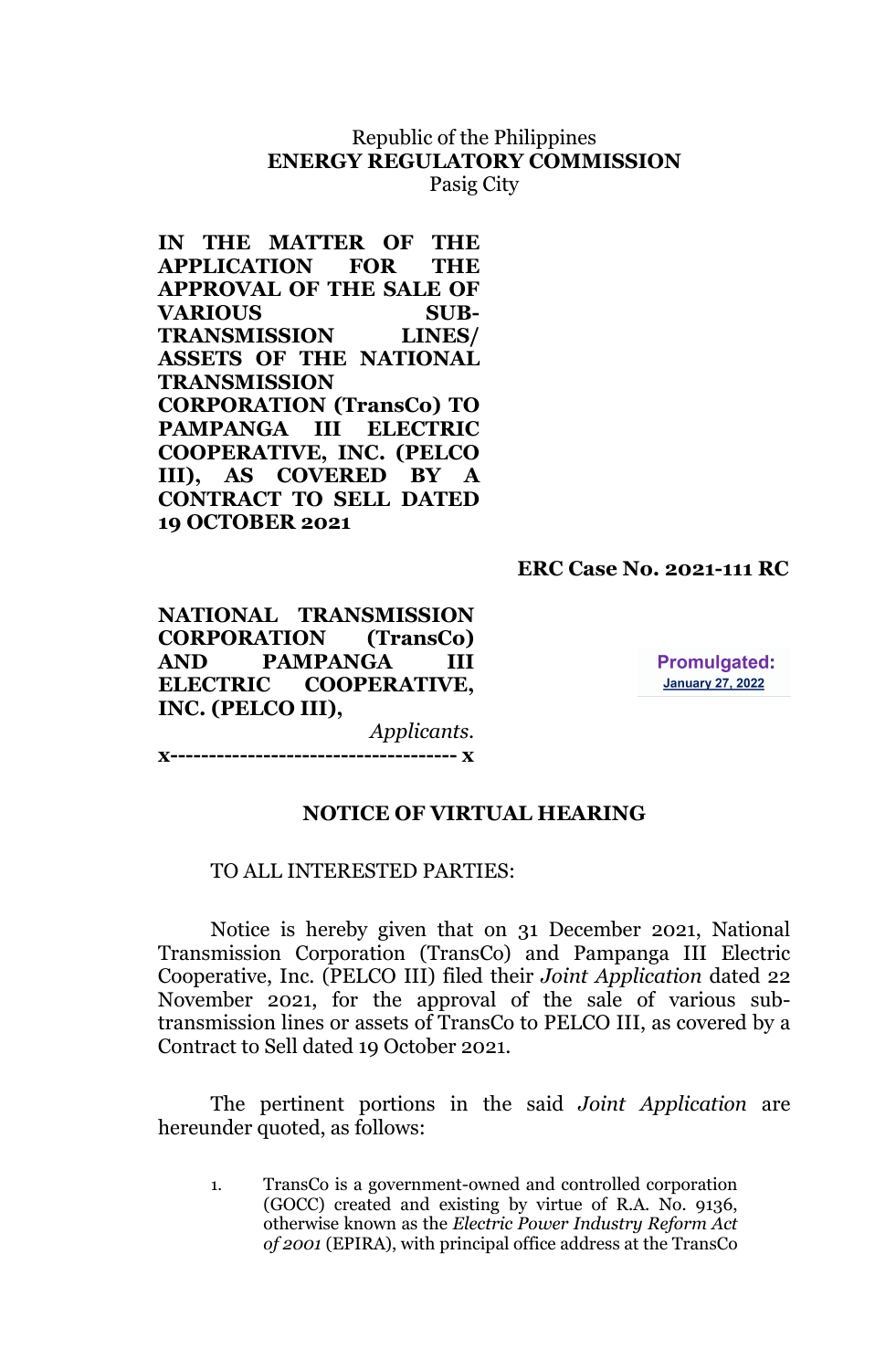## **ERC CASE NO. 2021-111 RC NOTICE OF VIRTUAL HEARING/13 January 2022 PAGE 2 of 6**

Main Building, Quezon Avenue corner BIR Road, Diliman, Quezon City, Philippines.

- 2. PELCO III is an electric cooperative (EC) duly organized and existing under the laws of the Republic of the Philippines, with principal office address in Sampaloc, Apalit, Pampanga, Philippines. It holds an exclusive franchise from the National Electrification Commission to operate an electric light and power distribution service in certain municipalities of the province of Pampanga, namely: Apalit, Macabebe, Masantol, San Simon, Sto. Tomas and Minalin.
- 3. By virtue of Section 8 of the *EPIRA*, TransCo assumed the electrical transmission functions of the National Power Corporation, and the responsibility of the latter for the planning, construction and centralized operation and maintenance of high voltage transmission facilities, including grid interconnections and ancillary services.
- 4. Section 8 of the EPIRA and Rule 6, Section 8(e) of the *EPIRA's Implementing Rules and Regulations (IRR)* also mandate the segregation of the transmission and sub-transmission functions and assets for transparency and disposal, and authorize TransCo to negotiate for, and to transfer such subtransmission assets (STAs) and facilities to qualified distribution utilities (DUs), electric cooperatives (ECs) and Consortia.
- 5. Pursuant thereto, this Honorable Commission promulgated the *"Guidelines on the Sale and Transfer of the TransC*o*'s Sub-transmission Assets and the Franchising of Qualified Consortiums*" (*ERC Guidelines*) dated 17 October 2003, as amended by *ERC Resolution No. 3, Series of 2005* dated 17 March 2005 which set forth, among others, the standards to distinguish TransCo's transmission assets from its subtransmission assets and establish the approval process prior to the final sale and transfer of sub-transmission assets to qualified DUs.
- 6. Consistent with the ERC Guidelines, TransCo adopted its own *Guidelines on the Sale of Sub-transmission Assets* (*TransCo Guidelines*) (Annex "A") as approved by *TransCo Board Resolution No. TC-2003-067* dated 28 November 2003 (Annex "B"), as further amended by *TransCo Board Resolution No. TC-2004-009* dated 16 March 2004 (Annex "C").
- 7. On 16 July 2011, this Honorable Commission issued *Resolution No. 15, Series of 2011* entitled *"A Resolution Adopting the Amended Rules for the Approval of the Sale and Transfer of TransCo's Sub-transmission Assets and the Acquisition by Qualified Consortiums."*
- 8. In accordance with the aforesaid *ERC Guidelines*, and based on a thorough evaluation conducted by TransCo, it was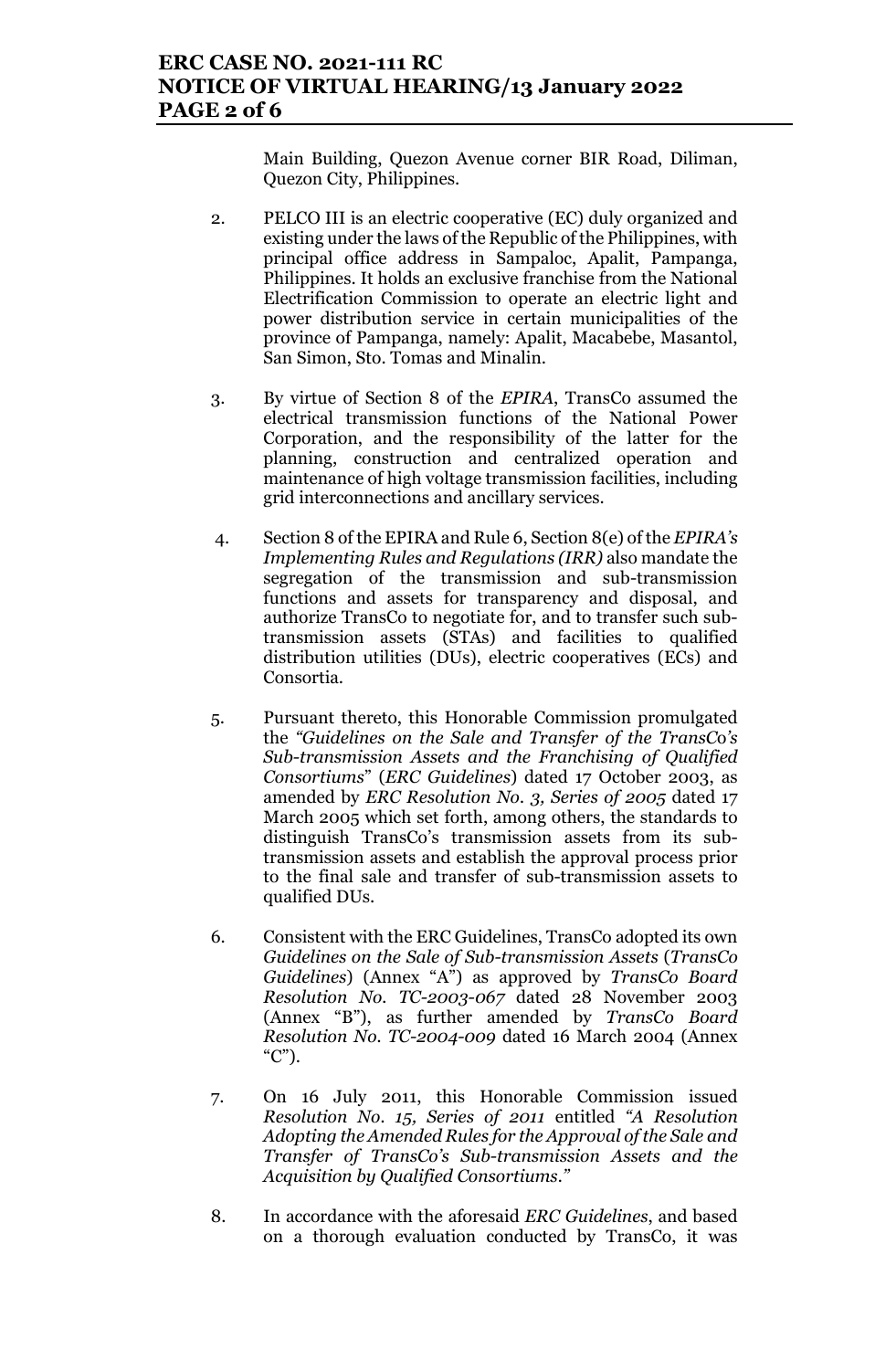## **ERC CASE NO. 2021-111 RC NOTICE OF VIRTUAL HEARING/13 January 2022 PAGE 3 of 6**

determined that the following assets are indeed subtransmission assets:

- a. Mexico-SKK20 Line;
- b. SKK20-CIGI Line;
- c. CIGI-Apalit (PELCO III) Line;
- d. Mexico-PELCO III (PAO) Line;
- e. PAO-INGASCO Line;<br>f. INGASCO-MIC 2<sup>nd</sup> Li
- INGASCO-MIC 2<sup>nd</sup> Line;
- g. MIC 2nd -UPPC Line;
- h. PELCO III-UPPC Line;
- i. Mexico–SKK40 Line; and,
- j. Mexico-Milwaukee Line.

Moreover, PELCO III is the only qualified DU that is connected thereto.

Copies of the *Report* regarding the nature of the assets, *List of STAs for Sale to PELCO III* and the *Single Line Diagram* are attached as Annexes "D", "E" and "F," respectively.

- 9. On 21 October 2020, the PELCO III Board of Directors issued *Board Resolution No. 79a Series of 2020* (Annex "G"), for the acquisition of the aforesaid lines by PELCO III, and the authorization of Board President, Engineer Lamberto M. Canlas and/or PELCO III General Manager, Maria Elizabeth D. Urbano, to sign all documents related to the acquisition for an on behalf of PELCO III.
- 10. On 19 October 2021, TransCo and PELCO III concluded a *Contract to Sell* (Annex "H") covering the sale of the subject sub-transmission assets for the amount of ONE HUNDRED THIRTEEN MILLION NINE HUNDRED EIGHTEEN THOUSAND NINE HUNDRED SEVENTY-SIX PESOS AND SIXTY-FOUR CENTAVOS (PHP 113,918,976.64), based on the rolled-forward values of the SKM Valuation (Annex "I") for the second regulatory period, and inclusive of the twelve percent value-added tax (12% VAT).
- 11. Based on a careful evaluation conducted by TransCo, PELCO III meets all technical criteria set forth under Article IV of the *ERC Guidelines* in acquiring, operating, maintaining, upgrading and expanding the subject sub-transmission assets.
- 12. However, PELCO III failed to meet the Debt Ratio and Average Collection Period under the same *ERC Guidelines*, ratios that TransCo, thru its Management Committee and Board of Directors, decided to waive, on account of the nature of the divestment, which is via an outright sale/*Contract to Sell*, as opposed to a *Lease Purchase Agreement*. Attached as Annex "J" is a copy of the *Secretary's Certificate* dated 01 October 2021, attesting to the truth hereof and in compliance with Section 2, Article IV of the *ERC Guidelines*.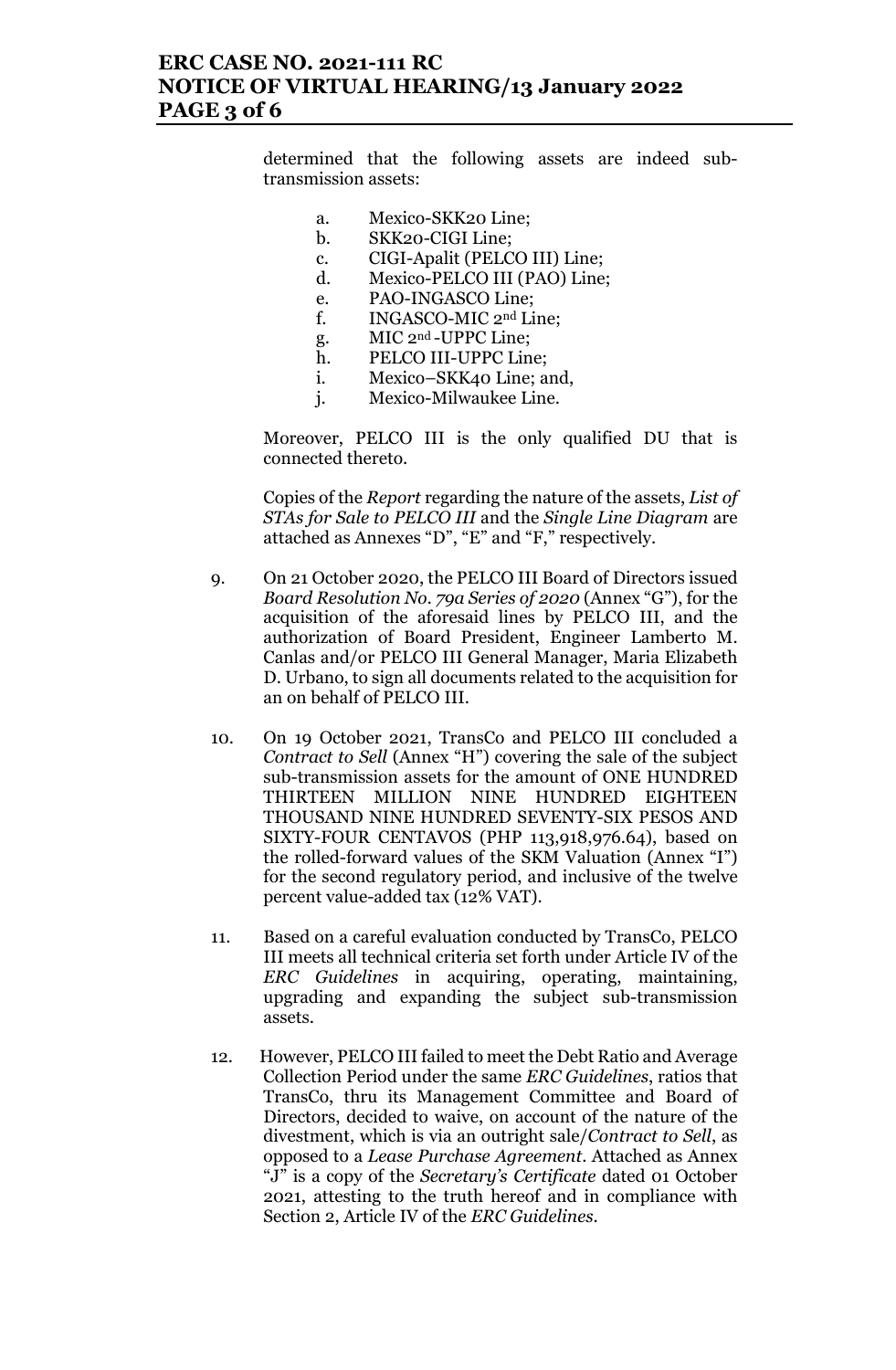## **ERC CASE NO. 2021-111 RC NOTICE OF VIRTUAL HEARING/13 January 2022 PAGE 4 of 6**

- 13. Considering the two (2) failed financial ratios, PELCO III sourced financing from San Miguel Corporation (SMC) with payment to TransCo to be made either in cash or Manager's Check for the acquisition of the subject sub-transmission assets. Attached as Annex "K" is a copy of PELCO III General Manager Maria Elizabeth D. Urbano's *Letter* dated 02 November 2021, on PELCO III's commitment to avail of financing from SMC.
- 14. In support of the above allegations, Applicants also hereby jointly submit the following relevant documents:
	- a. *Financial Qualification Evaluation* of PELCO III (Annex "L");
	- b. *Technical Qualification Evaluation* of PELCO III (Annex "M");
	- c. *Audited Financial Statements* of PELCO III as of 31 December 2019 and 31 December 2020 (Annex "N");
	- d. Draft *Deed of Absolute Sale* (Annex "O");
	- e. Franchise Description (Annex "P");
	- f. Franchise Certificate; (Annex "Q"); and
	- g. List of Connected DUs and Directly Connected Entities (Annex "R") with their corresponding contact details
- 15. The proposed sale has satisfied all the requirements and criteria set by the *EPIRA* and its *IRR*, as well as the ERC and TransCo's *Guidelines on the Sale of Sub-transmission Assets.*
- 16. The approval by this Honorable Commission of the instant *Joint Application* shall pave the way for the attainment of a reformed electricity industry under the *EPIRA*, which would ultimately best serve the interests of the consuming public.

#### PRAYER

WHEREFORE, premises considered, the National Transmission Corporation (TransCo) and Pampanga III Electric Cooperative, Inc. (PELCO III) most respectfully pray of this Honorable Commission that after due notice and hearing, a *Decision* be rendered APPROVING the sale of TransCo's subject subtransmission assets for ONE HUNDRED THIRTEEN MILLION NINE HUNDRED EIGHTEEN THOUSAND NINE HUNDRED SEVENTY-SIX PESOS AND SIXTY-FOUR CENTAVOS (PHP 113,918,976.64), in favor of PELCO III under the terms provided in the *Contract to Sell* dated 19 October 2021.

Applicants also pray for other just and equitable relief.

The Commission has set the instant *Joint Application* for the determination of compliance with the jurisdictional requirements, expository presentation, pre-trial conference, and presentation of evidence on the following dates and online platform for the conduct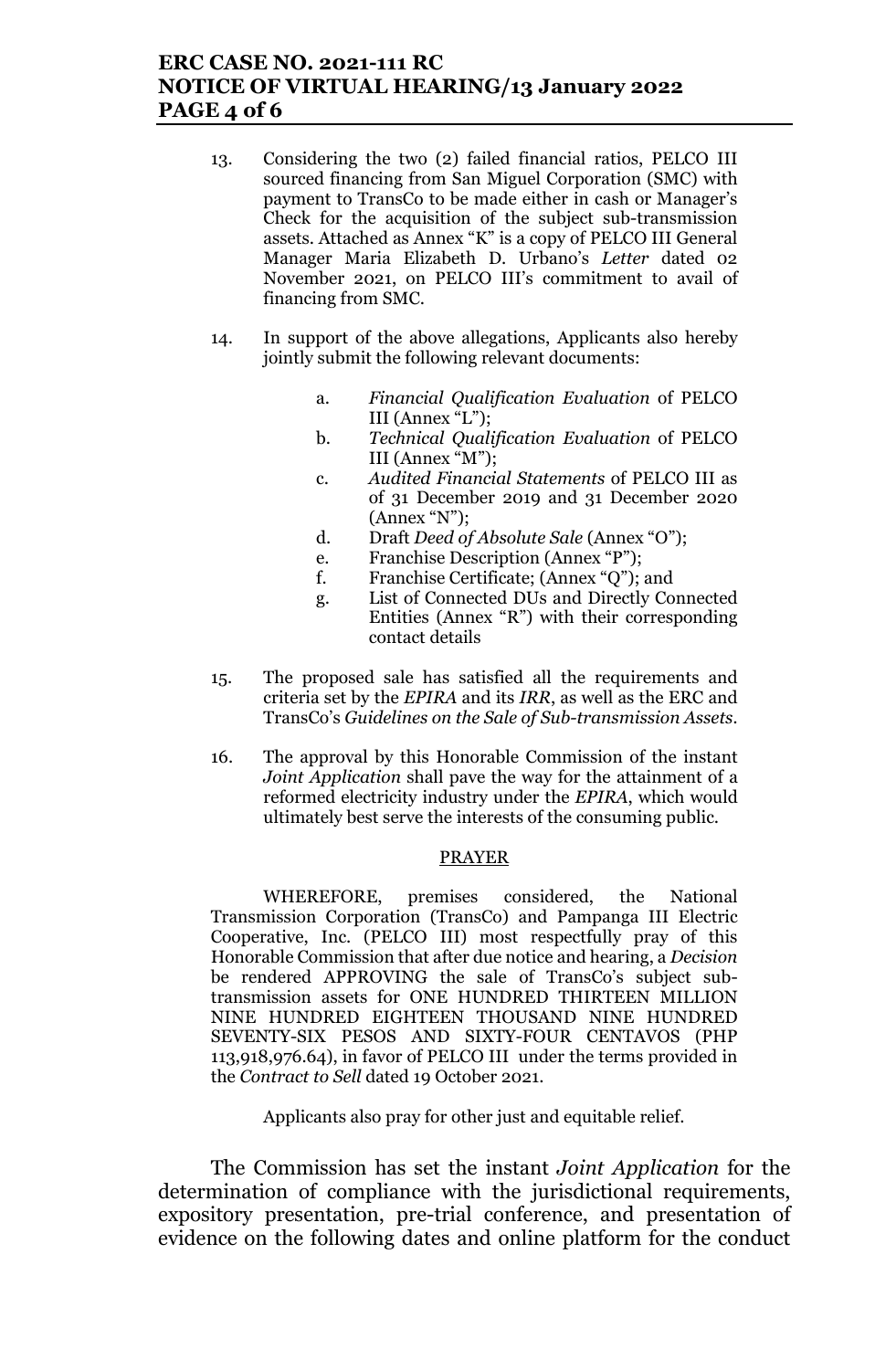# **ERC CASE NO. 2021-111 RC NOTICE OF VIRTUAL HEARING/13 January 2022 PAGE 5 of 6**

thereof, pursuant to Resolution No. 09, Series of  $2020$ , dated  $24$ September 2020, and Resolution No. 01, Series of 2021, dated 17 December 2020 (ERC Revised Rules of Practice and Procedure):2

| Date                                                                                                                                                                             | <b>Platform</b>                                        | <b>Activity</b>                                                                                                                                                               |
|----------------------------------------------------------------------------------------------------------------------------------------------------------------------------------|--------------------------------------------------------|-------------------------------------------------------------------------------------------------------------------------------------------------------------------------------|
| <b>03 March 2022</b><br>(Thursday)<br>at two o'clock in the<br>afternoon $(2:00 P.M.)$<br><b>10 March 2022</b><br>(Thursday)<br>at two o'clock in the<br>afternoon $(2:00 P.M.)$ | <b>Microsoft</b><br><b>Teams</b><br><b>Application</b> | Determination of<br>compliance with<br>jurisdictional<br>requirements and<br><b>Expository Presentation</b><br><b>Pre-trial Conference</b><br>and Presentation of<br>Evidence |

Any interested stakeholder may submit its comments and/or clarifications at least one (1) calendar day prior to the scheduled initial virtual hearing, via electronic mail (e-mail) at  $d$ ocket@erc.ph, copy furnish the Legal Service through  $\text{legal@erc}, \text{ph}$ . The Commission shall give priority to the stakeholders who have duly submitted their respective comments and/or clarifications, to discuss the same and propound questions during the course of the Expository Presentation.

Moreover, all persons who have an interest in the subject matter of the instant case may become a party by filing with the Commission via e-mail at  $d$ ocket@erc.ph, copy furnish the Legal Service through  $\text{legal@erc.ph.}$  a verified Petition to Intervene at least five (5) calendar days prior to the date of the initial virtual hearing and subject to the requirements under Rule 9 of the ERC Revised Rules of Practice and Procedure, indicating therein the docket number and title of the case and stating the following:

- 1) The petitioner's name, mailing address, and e-mail address;
- 2) The nature of petitioner's interest in the subject matter of the proceeding and the way and manner in which such interest is affected by the issues involved in the proceeding; and
- 3) A statement of the relief desired.

l

<sup>&</sup>lt;sup>1</sup> A Resolution Adopting the Guidelines Governing Electronic Applications, Filings and Virtual Hearings Before the Energy Regulatory Commission;

<sup>2</sup> A Resolution Adopting the Revised Rules of Practice and Procedure of the Energy Regulatory Commission.